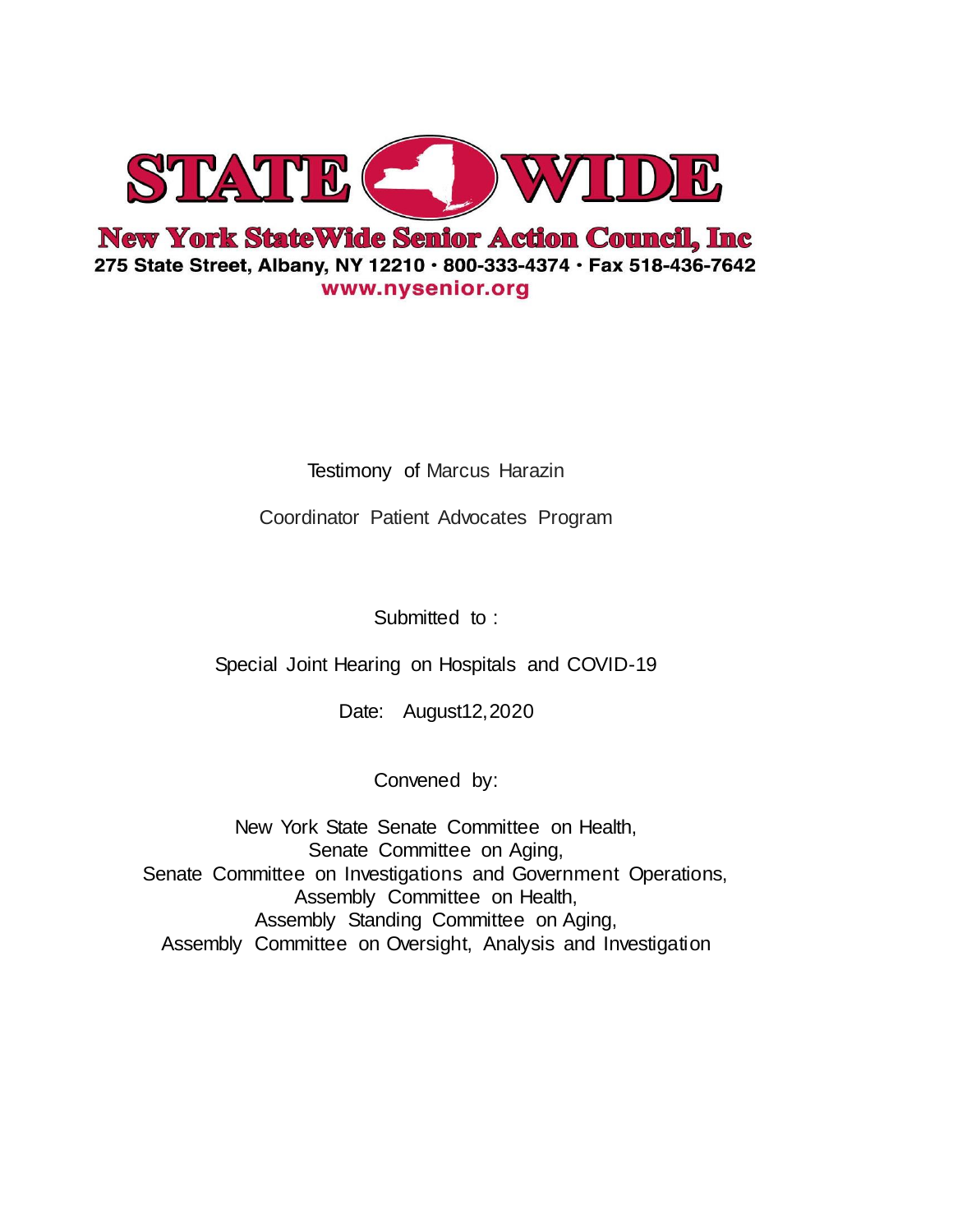Thank you for your leadership in holding these hearings and for the opportunity for input. I serve as the Coordinator of the Patient Advocates program for NYSWAC. Before joining StateWide that I served as a Deputy Director at the NYSOFA among my duties at that time was the coordination of disaster planning and recovery operations for the aging network. I appreciate the opportunity to provide input to your important hearings.

StateWide is a 48 year-old organization governed by senior citizens. We operate a Patients Rights Helpline 800-333-4374 that assists patients, families, and Medicare beneficiaries with patients rights issues, suspected fraud, and Medicare benefits issues. We are also the lead agency for CMS in New York State for the Medicaid and Medicare Fraud Prevention program known as Senior Medicare Patrol.

With the limited time today I will stress a couple recommendations:

#### Patients Rights

Just as is the case with the citizens knowledge about rights like access to long term care ombudsmen, most people do not know that there is a patients bill of rights. Waiting until someone is in the hospital to educate them about patients rights is too late. The process needs to begin in the community. We suggest that the state agencies form a collective to provide education about patients rights in the community for caregivers rights utilizing local community based organizations who are trusted by the most vulnerable populations. Information about patients rights then needs to be reinforced at the time of admission.

The pre-COVID pandemic play book called for the suspension of many patient and human rights in order to sustain the health of the general public. In the post COVID era we know that the suspension of many of those rights is really counter productive especially as they relate to the care of the elderly.

Rights removed included provision of a copy of the medical record; patient visitation; and seclusion. Hospitals no longer need to explain to a patient or a patient's family member why a decision has been made to remove them from a bed. Yet a pandemic is probably the time when the patients bill of rights is even more essential. It is a time when the ability of patients and their family members and advocates is totally compromised.

Learning from our experience we now know that providing medical records is critical in helping patients and families understand their care history and make critical health decisions. Family visitation can be very helpful in the process of patient recovery if done safely. Hospitals now know how to do this. No one should be without some social contact. New York should convene a group of consumer and hospital representatives to develop pandemic visitation protocols and policies that could be built into state, local, and hospital pandemic plans.

#### Communications with families is paramount.

-Multicultural and non-English speaking families need to be provided with information they can understand. Materials must be translated into languages consistent with the communities in need - not just English and Spanish.

-The hand off from ambulance to hospital is often the first leg of a disorienting journey. Therefore, the state should establish a tracker system for patient information. Too many patients were treated without the family knowing which hospital they had been admitted to, patients died unidentified, families could not find loved ones for weeks, only to find that they had died. To keep families informed as to which facility the patient is taken to.

-The state needs to revise compassionate care visitation rules for visitation at end of life.

-The Executive order that allowed partner to be in labor & delivery - that was good, but the elderly also needed an essential visitor.

-The religious views of the patient must be honored , even during a pandemic.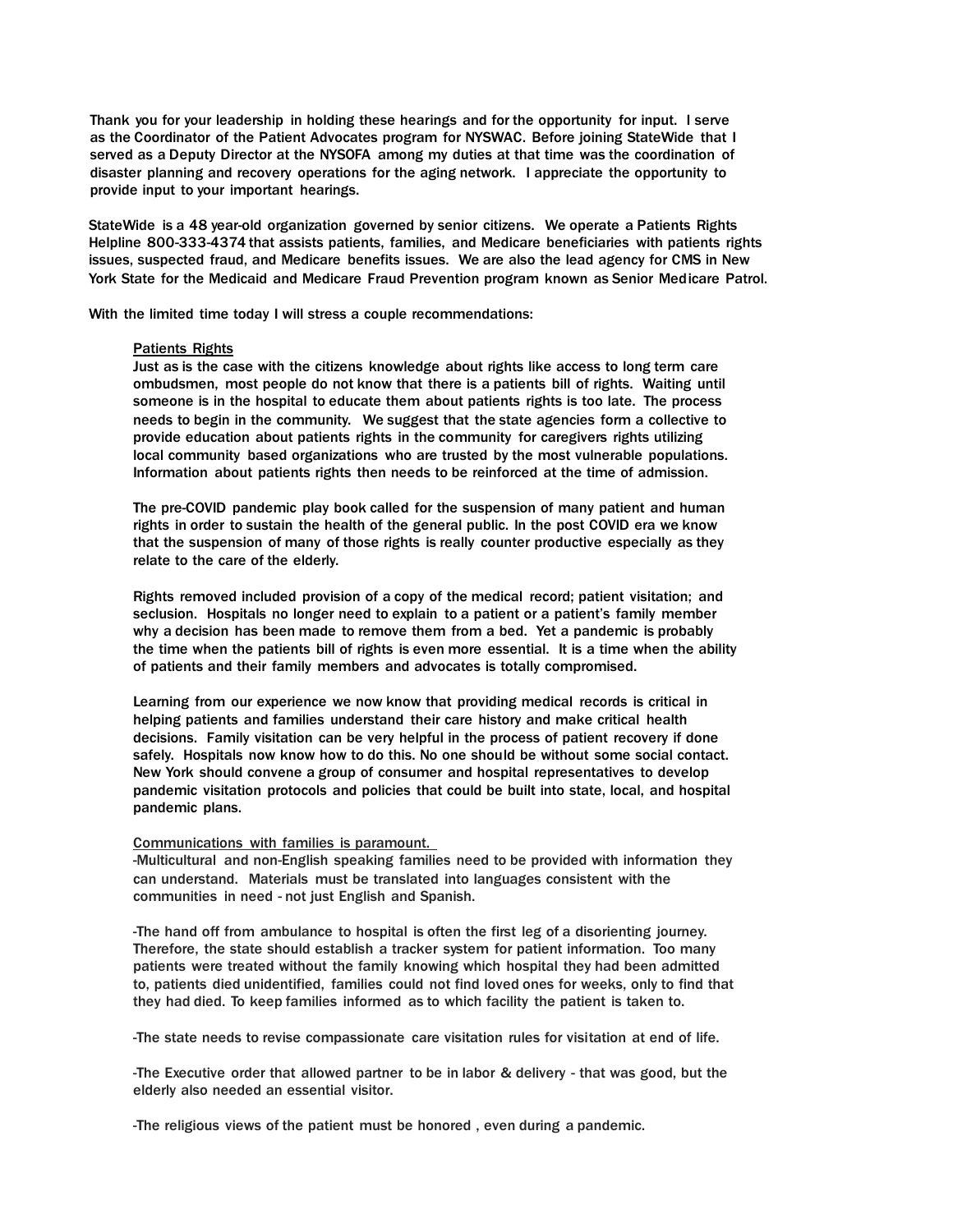-During last rights, the Jewish ritual of watching over the body of a deceased person from the time of death until burial should be honored.

-There needs to be education in the community and caregivers of patients rights utilizing local community based organizations who are trusted by the most vulnerable populations.

#### Discharge planning

Older persons, on average, use five times more acute care than other adults. That's not surprising because many have multiple chronic conditions.

In recent years, admission and reimbursement policies have created a scenario where patients are discharged on a quicker and sicker basis. After acute treatment the discharge process becomes another critical decision point and moment in the care career of the patient and often determines if they transition to better health or end up being readmitted.

Thus, under normal circumstances the quality of hospitals' discharge planning system becomes absolutely critical to older persons and their families.

But COVID was not normal circumstances and during COVID older persons have been disproportionality infected and killed.

At a time when when patients and families desperately needed the best discharge planning possible government instead waived many of those services.

Discharge planning is an essential component of a good health care system and not merely a process to move a patient from one level of care to another due to insurance coverage limitations that limit the number of days of treatment in a hospital or home health agency setting.

Many of you may be aware that the federal government recently updated and improved discharge planning regulations. However, under the COVID-19 Emergency Declaration Blanket Waivers for Health Care Providers During the pandemic CMS waived: "....all the requirements and sub parts at 42 CFR §482.43(c) related to post-acute care services so as to expedite the safe discharge and movement of patients among care settings, and to be responsive to fluid situations in various areas of the country."

This removed many of the many improvements recently made to the federal discharge planning regulations.

While many of the waivers provided to hospitals during the COVID epidemic were helpful, we believe that it is important to re-institute all federal and state discharge planning requirements.

This includes new rules that require that discharge planners:

- engage the families and patients in developing care plans that meet their preferences; - provide information about providers such as long term care, rehab or community based care so that they can make an informed decision about their care; and -clarify for families and caregivers as to their freedom to pick a provider of their choice and of the Medicare coverage for any post acute care.

These rules should apply to patients regardless of whether they are being placed into observation status, are under emergency room care, or being formally admitted.

As part of the checks and balances to assure a good discharge planning process and high quality of care, the discharge process should inform patients and families of their rights to appeal their discharge or complain about quality. It is important to inform patients and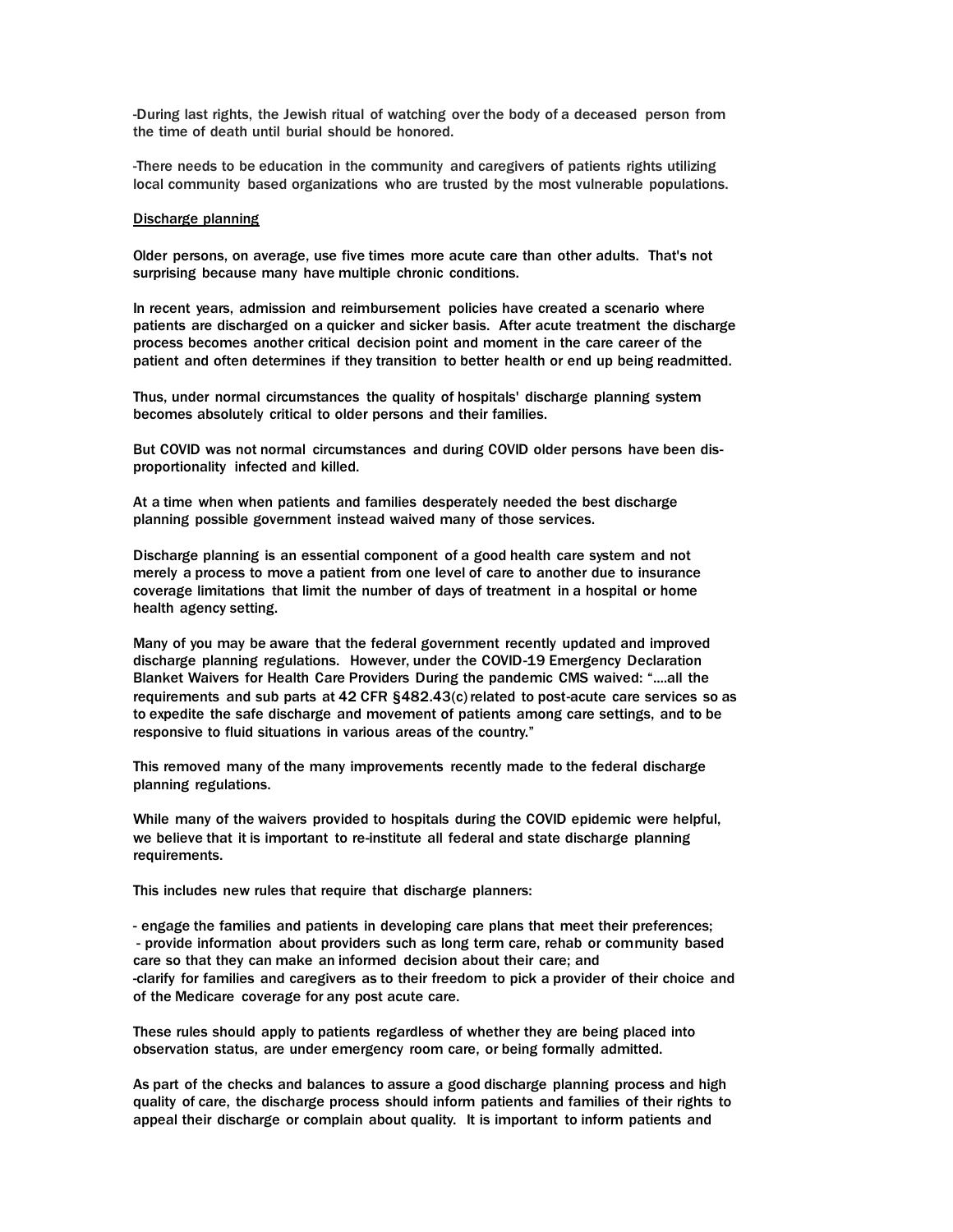caregivers with contact information for discharge staff throughout the duration of patient care provided by a hospital so that patients and their caregivers can discuss any concerns about their discharge plan or changes in their care.

How will the state know if bad things are happening if there is no one to complain to? It is also important to Inform patients of their rights to appeal a discharge or complain about quality of care they have received to the:

- Beneficiary and Family Centered Care Organization
- the State Department of Health's patient complaint line.
- -The Attorney General's COVID complaint line.

This is particularly important since surveys from the Joint Commission were suspended during COVID.

Data about complaints about made to the Quality Improvement Organizations and DoH is opaque to the public. The state legislature should demand that DoH do and analysis of complaints made during COVID to identify the types of concerns and the corrective actions taken and determine if there are facility or region specific patterns that need to be addressed. (This should be done on an ongoing basis after COVID so that we can improve the system. DoH should be asked to explain why they don't do it since they have the data.)

During COVID it is also critical that hospitals follow CMS discharge planning regulations recommendations help patients transition back into the community by connecting them with Aging and Disability Resource Centers, Area Agencies on Aging , and Independent Living Centers so they can obtain needed community services and supports.

These agencies are valuable resources at the community level. However, referring patients to these agencies does not absolve a hospital of their responsibility in helping them make needed connections for follow up services. Hospitals must share in the responsibility for not only helping identify post acute service options but also for linking patients to the option they have selected.

### 3 Day Hospitalization (and Observation Status) Requirements:

During the pandemic federal regulators recognized the barrier that the awful observation status policies have on the continuum of care. Using the authority under Section 1812(f) of the Act, CMS waived the requirement for a 3-day prior hospitalization for coverage of a SNF stay. This provided temporary emergency coverage of SNF services without a qualifying hospital stay, for those people who experience dislocations, or are otherwise affected by COVID-19.

In addition, for certain beneficiaries who recently exhausted their SNF benefits, it authorizes renewed SNF coverage without first having to start a new benefit period (this waiver will apply only for those beneficiaries who have been delayed or prevented by the emergency itself from commencing or completing the process of ending their current benefit period and renewing their SNF benefits that would have occurred under normal circumstances).

We recommend that New York seek to continue the waiver of this policy beyond the pandemic for Medicare beneficiaries. This will allow a smooth and lasting transition out of the hospital to needed post acute rehabilitation We also suggest that the state work to require that Medicare and Medicaid Managed Care Providers in New York provide coverage of rehab in a skilled nursing facility when they are discharged from a hospital if they are medically needy of such care, and especially if they have had 3 mid nights in a hospital regardless of whether they were in inpatient or observation status.

And of course we urge the legislature to work with the Congressional leadership to pass the Improving Access to Medicare Act. Which would use any time in a hospital to satisfy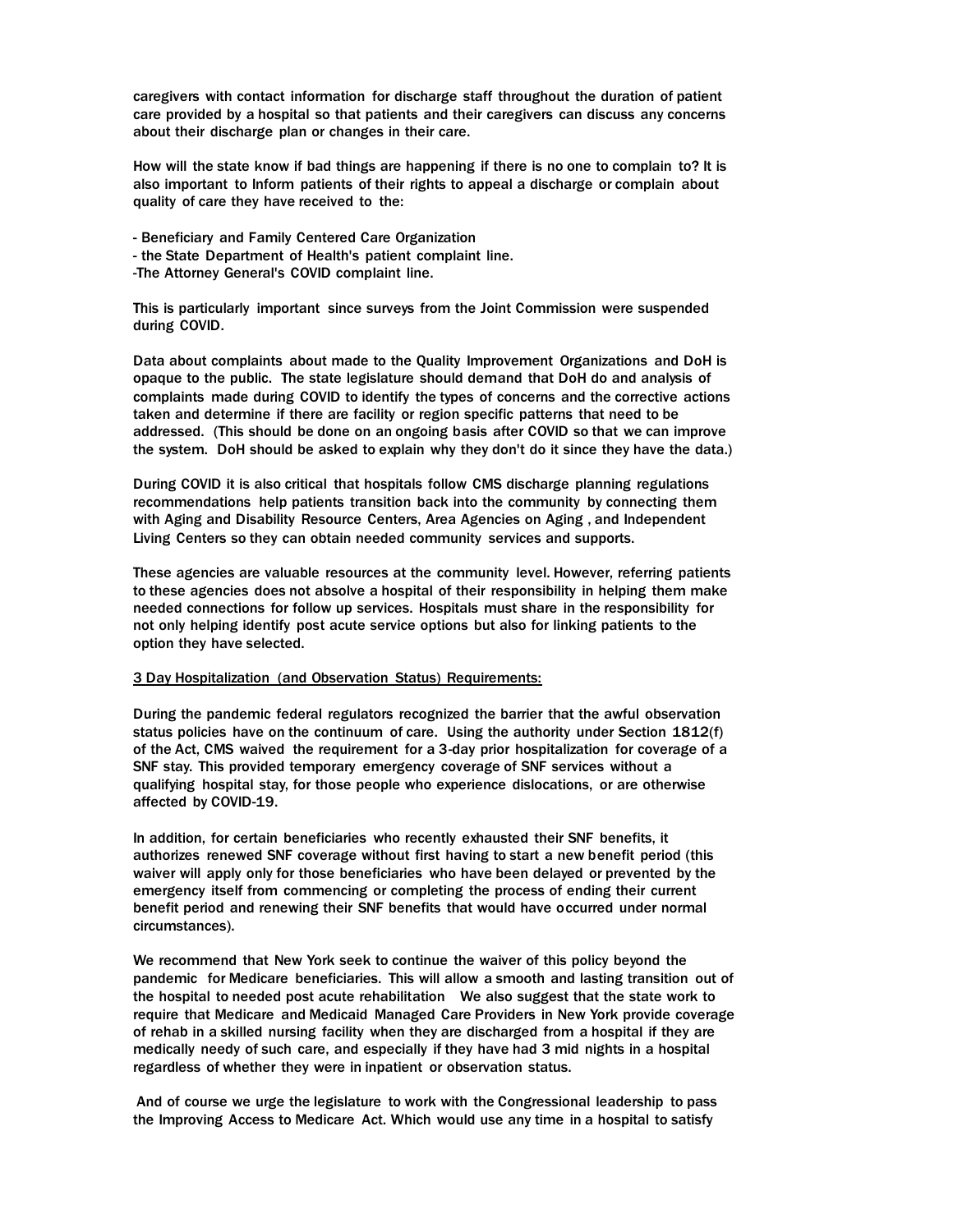the requirement.

# A Wake Up Call for Better Health Care and Disaster Planning

COVID exposed many flaws in our hospital and disaster planning. We have now experienced more health crises in a shorter period of time over the past few years we must develop a plan for future pandemics now before the next catastrophe hits.

Over time there has also been an insidious drift away from community planning that is undermining the fabric of our hospital and health care system. Decisions are often made with input from the chosen few who often stand financially gain and often contribute to political campaigns. It's more convenient to work with them. They have lobbyists in Albany that seem to have unlimited access and are ready to help. They should have a voice, but so should the people whom they are being paid to serve, primarily with public dollars.

This type of planning and implementation culture has created a great blind spot that COVID-19 has exposed. That is why the governor quickly abandoned the old modus operandi and called upon hospitals to work together and share resources and planning instead of operating like competing islands. Its time to go back to the future. As we move ahead the legislature should ask....shouldn't this be the way it in the future as well.

# The state needs to work hard to counter this imbalance of interests and to put the rights and needs of the public ahead of special interests.

Regional health and long term care planning input in New York ceased with the dismantling of the Health Systems Agencies and serious community based input has been eliminated in favor of top down inner circle planning and through the Public Health and Health Planning Council whose membership is dominated by executives of massive health providers and the insurance industry. More consumer membership is sorely needed on the Council and CON reviews need to be expanded to include reviews by the Attorney General's Office to review mergers, consolidations and sales of nursing homes and hospitals.

## -Cease approving closures and mergers of hospitals

Prior to the pandemic, Community Voices for Health Systems Accountability and other groups were called for a cessation of hospital closures and mergers. Even during the pandemic the state moved ahead with giving approvals for more bed closures. This was obscene. The state needs to cease such actions and reassess every request in the new light of the needed pandemic capacity especially in undeserved neighborhoods.

## Engage the Community In Health Care Planning

This is especially important in the new post pandemic era where we now realize how disproportionately impacted minority populations, low income and undeserved communities have fared. These populations and the community based organizations have been left out of this process yet they hold the key to assuring that in the future the communities of colors are not marginalized.

We also recognize the critical need to have a capacity of intensive care unit and hospital beds when a pandemic occurs.

Most states have had pandemic plans on the shelves for years- they were written but never tested and most never really focused much on people with functional needs or cultural differences.

The Committees that are coordinating these hearings need to provide the hearing recommendations to the state and the county and NYC disaster planning and recovery agencies to find out what they need to ensure that pandemic planning for functional needs populations are integrated into this framework.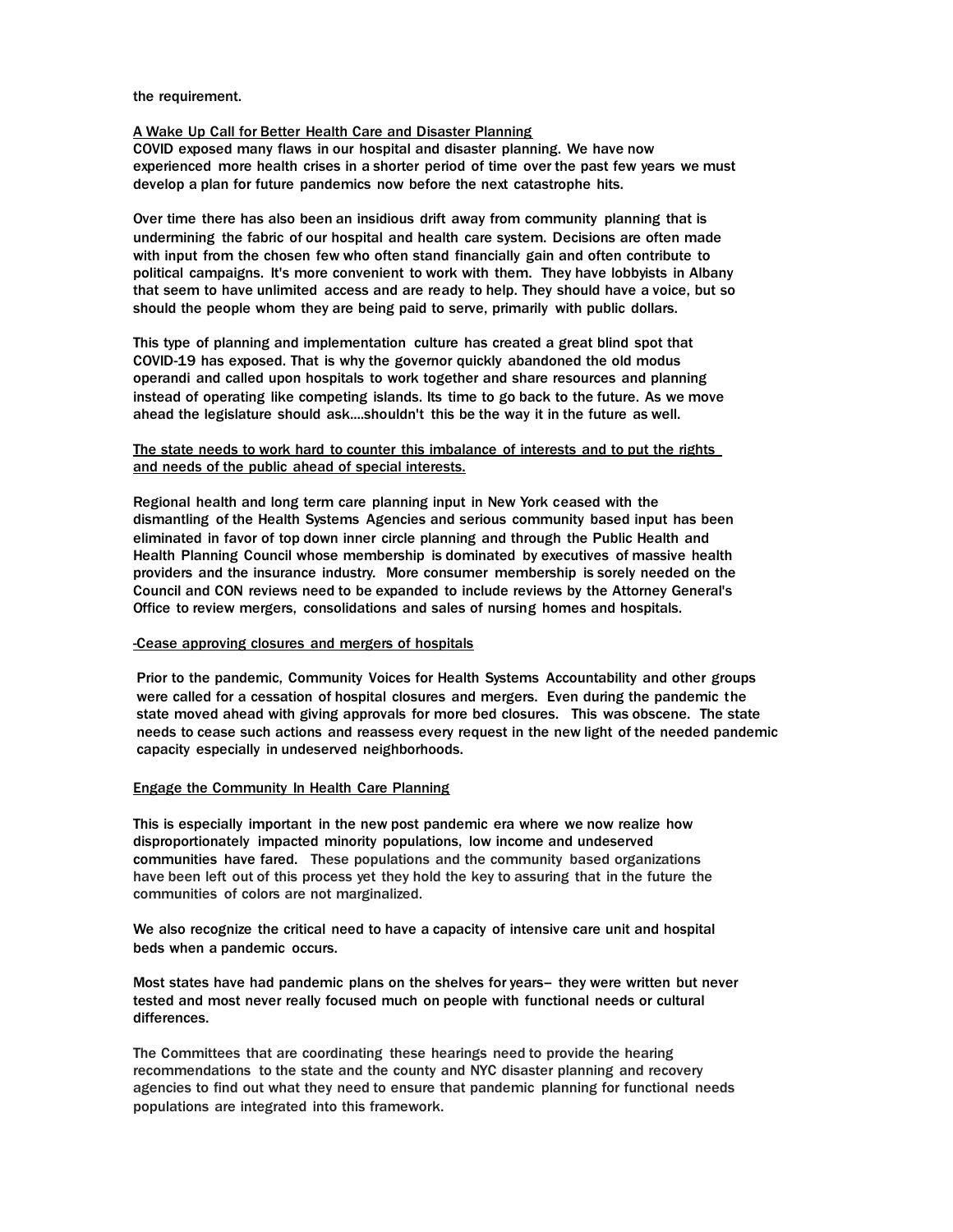-Residents, families and community based organizations need to be involved in developing pandemic plans.

Time and time again functional needs populations are not included in the actual design, testing and implementation of emergency response plans. This needs to change.

# -Disaster Plans Should be Functions Based and Include a Whole Community Perspective

Part of the problem is that even forward planning disaster preparedness best practice documents offered little about pandemics. However, there are solid recommendations for overall planning that provide a great framework for inclusive future planning.

-Residents, families and community based organizations need to be involved in developing pandemic plans.

We know that low income, minority, undeserved communities, and persons with functional needs were disproportionality impacted. We need to make sure that care is provided according to need rather than expediency. Many safety net hospitals did not get the resources needed while patients languished in hallways and common areas and cafeterias acting as make shift wards while more affluent neighborhoods got resources quicker because they were better equipped to navigate the supply chain.

Therefore, it is even more critical to involve these segments of the population in health and disaster planning. The need to be included in the actual design, testing and implementation of emergency response plans.

-We need a special emphasis on planning for the needs of multi-cultural populations. These groups have always been disproportionately impacted during disasters and it has been even worse during COVID-19. It is critical to recognize the need for an initiative to engage multicultural and limited English speaking populations in planning and through a warning and communication system that is sensitive to their needs and preferences. A model New York should explore is the Emergency,Community, Health Outreach and Emergency Response Services (ECHO) non-profit and government partnership program in Minnesota. They have developed multi-language television, social media programs, and other communication and outreach strategies that provide a process to connect with multicultural and Limited English speaking populations to rapidly and inform them during a disaster.

[\(http://www.echominnesota.org/](http://www.echominnesota.org/) <https://www.youtube.com/user/ECHOminnesota>)

-Disaster Plans Should be Functions Based and Include a Whole Community Perspective

Part of the problem is that even forward planning disaster preparedness best practice documents offered little about pandemics. However, there are solid recommendations for overall planning that provide a great framework from which approaches can be developed to assist functional needs groups during pandemic recovery in nursing homes, adult homes and assisted living centers.

New York can utilize and build off of the existing standards and guidance:

-The CDC has developed the Public Health Emergency Preparedness and Response Capabilities which established 15 capabilities that serve as national standards for public health preparedness planning.

( [https://www.cdc.gov/cpr/readiness/capabilities-change.htm\)](https://www.cdc.gov/cpr/readiness/capabilities-change.htm) 

-New York, NJ and Connecticut have also developed recommendations on how to take a "functions based approach" with a "whole community" perspective. (See : "Promising Practices and a Guidebook with Support Tools for Access and Functional Needs Integration in Emergency Management January 31, 2015,New York-New Jersey-Connecticut-Pennsylvania Regional Catastrophic Planning Team."